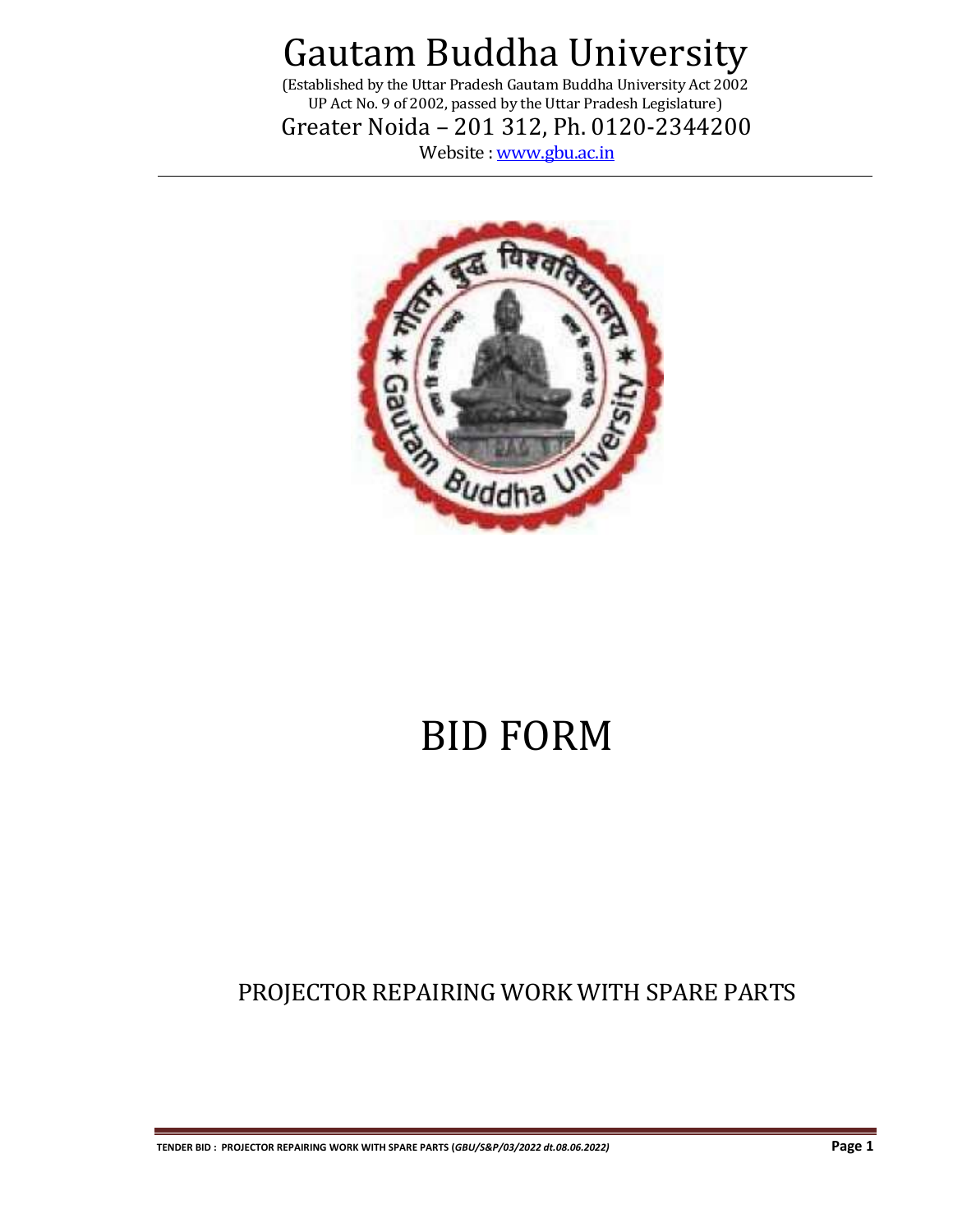(Established by the Uttar Pradesh Gautam Buddha University Act 2002 UP Act No. 9 of 2002, passed by the Uttar Pradesh Legislature)

### Greater Noida – 201 312, Ph. 0120-2344200

Website [: www.gbu.ac.in](http://www.gbu.ac.in/)

| <b>Tender</b>                                             | <b>PROJECTOR REPAIRING WORK WITH SPARE PARTS</b>            |
|-----------------------------------------------------------|-------------------------------------------------------------|
|                                                           |                                                             |
|                                                           |                                                             |
|                                                           |                                                             |
| <b>Opening Date of Bid</b>                                | 10.06.2022                                                  |
|                                                           |                                                             |
| Last date & Time of Bid                                   | 07.07.2022 upto 3.30 p.m.                                   |
| Submission                                                |                                                             |
| <b>Technical Bid Opening</b>                              | 07.07.2022 at 04.00 p.m.                                    |
| Date, Time & Place                                        |                                                             |
|                                                           | Venue : Conference Room of the Registrar Office, 1st Floor, |
|                                                           | Administrative Building, G.B.U., Gr. Noida.                 |
|                                                           | (Bidder/authorized representative of bidders may attend the |
|                                                           | bid opening proceedings on the above mentioned day and      |
|                                                           | time).                                                      |
|                                                           |                                                             |
| <b>Estimated Cost</b>                                     | Rs.1,52,356.00 (Rupees One Lakh Fifty Two Thousand Three    |
|                                                           | Hundred Fifty Six Only)                                     |
| <b>Time of Completion</b>                                 | <b>Two Weeks</b>                                            |
|                                                           |                                                             |
| <b>Earnest Money Deposit</b>                              | Rs.3,100.00 (Rupees Three Thousand One Hundred only)-       |
| <b>Tender Fee</b>                                         | (Refundable)                                                |
|                                                           | Rs. $1000.00 + @18\% GST = Rs.1180/$ - (Rupees One Thousand |
|                                                           | One Hundred Eighty only - incl. of GST) - (Non-refundable)  |
|                                                           |                                                             |
| <b>Bid System</b>                                         | Two Tier:<br>1) Technical Bid<br>2) Financial Bid           |
|                                                           |                                                             |
| <b>Bank Account Detail</b><br>for                         | Punjab National Bank, Gautam Buddha University,             |
| submission of Tender Fee                                  | Greater Noida (U.P.)                                        |
| and Earnest Money Deposit<br><b>NEFT/RTGS</b><br>(through | A/C No. 6660000100000681, IFSC Code:: PUNB0666000           |
| only)                                                     |                                                             |
|                                                           |                                                             |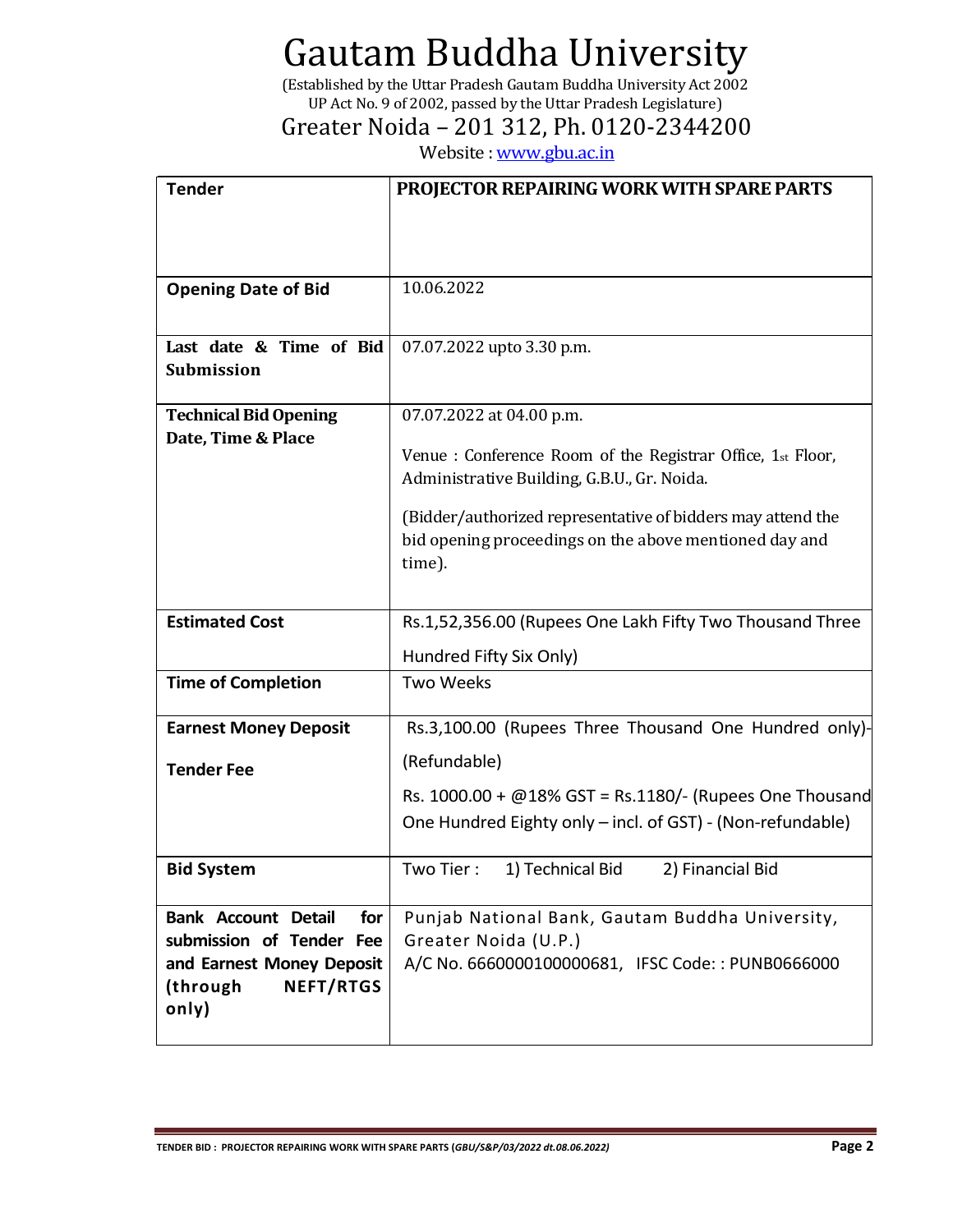(Established by the Uttar Pradesh Gautam Buddha University Act 2002 UP Act No. 9 of 2002, passed by the Uttar Pradesh Legislature)

Greater Noida – 201 312, Ph. 0120-2344200

Website [: www.gbu.ac.in](http://www.gbu.ac.in/)

### **CHECK LIST**

#### **(Please mark number on each page submitted for the support of bid)**

#### **Total BID Pages : …………….**

| Sr. No.                 | <b>Document Name</b>                                                                                                                                                                                                                                                                                                                                                                                                                                                    | Page No. |
|-------------------------|-------------------------------------------------------------------------------------------------------------------------------------------------------------------------------------------------------------------------------------------------------------------------------------------------------------------------------------------------------------------------------------------------------------------------------------------------------------------------|----------|
| $\mathbf{1}$            | Tender fee through NEFT/RTGS only in prescribed account of Gautam<br>Buddha University of Amount Rs.1000.00 + @18% GST= Rs.1180/-<br>(Rupees One Thousand One Hundred Eighty Only-incl. of GST) as per<br>terms and conditions scan copy in online                                                                                                                                                                                                                      |          |
| $\overline{2}$          | Earnest Money through NEFT/RTGS only in prescribed account of<br>Gautam Buddha University of Amount Rs.3,100.00 (Rupees Three<br>Thousand One Hundred only) as per terms and conditions scan copy in<br>online                                                                                                                                                                                                                                                          |          |
| $\overline{\mathbf{3}}$ | Duly filled up bidder's Performa (page no. 3,4,&5) appended with the<br>tender                                                                                                                                                                                                                                                                                                                                                                                          |          |
| $\overline{\mathbf{4}}$ | Detail of the similar type of items supplied / installed / maintained<br>during three years out of last four financial years at IITs, NIT's or Central<br>/ State Universities / Organization / any Academic Institute of National<br>Repute / Reputed private organizations etc.                                                                                                                                                                                       |          |
| 5                       | Audited balance sheet counter signed by C.A. for three years out of last<br>four financial years clearly indicating turnover and T.D.S. along with<br>Form 3CB and 3CD                                                                                                                                                                                                                                                                                                  |          |
| 6                       | PAN registration certificate copy                                                                                                                                                                                                                                                                                                                                                                                                                                       |          |
| $\overline{\mathbf{z}}$ | GST/IGST registration certificate copy                                                                                                                                                                                                                                                                                                                                                                                                                                  |          |
| 8                       | Certificate of Sole Manufacturer of the items or the authorized<br>agent/representative of the OEM                                                                                                                                                                                                                                                                                                                                                                      |          |
| 9                       | The vendor shall submit an affidavit (duly notarized) on Rs.10/- stamp<br>paper as per below format :<br>"I/We hereby confirm and declare that M/s.<br>proprietor/partner(s) is/are not blacklisted/de-registered/debarred<br>any Government department/Public Sector Undertaking,<br>by<br>Universities, Institution and College or any other repute organization<br>for which we have executed/undertaken the works/services during<br>the last four financial years" |          |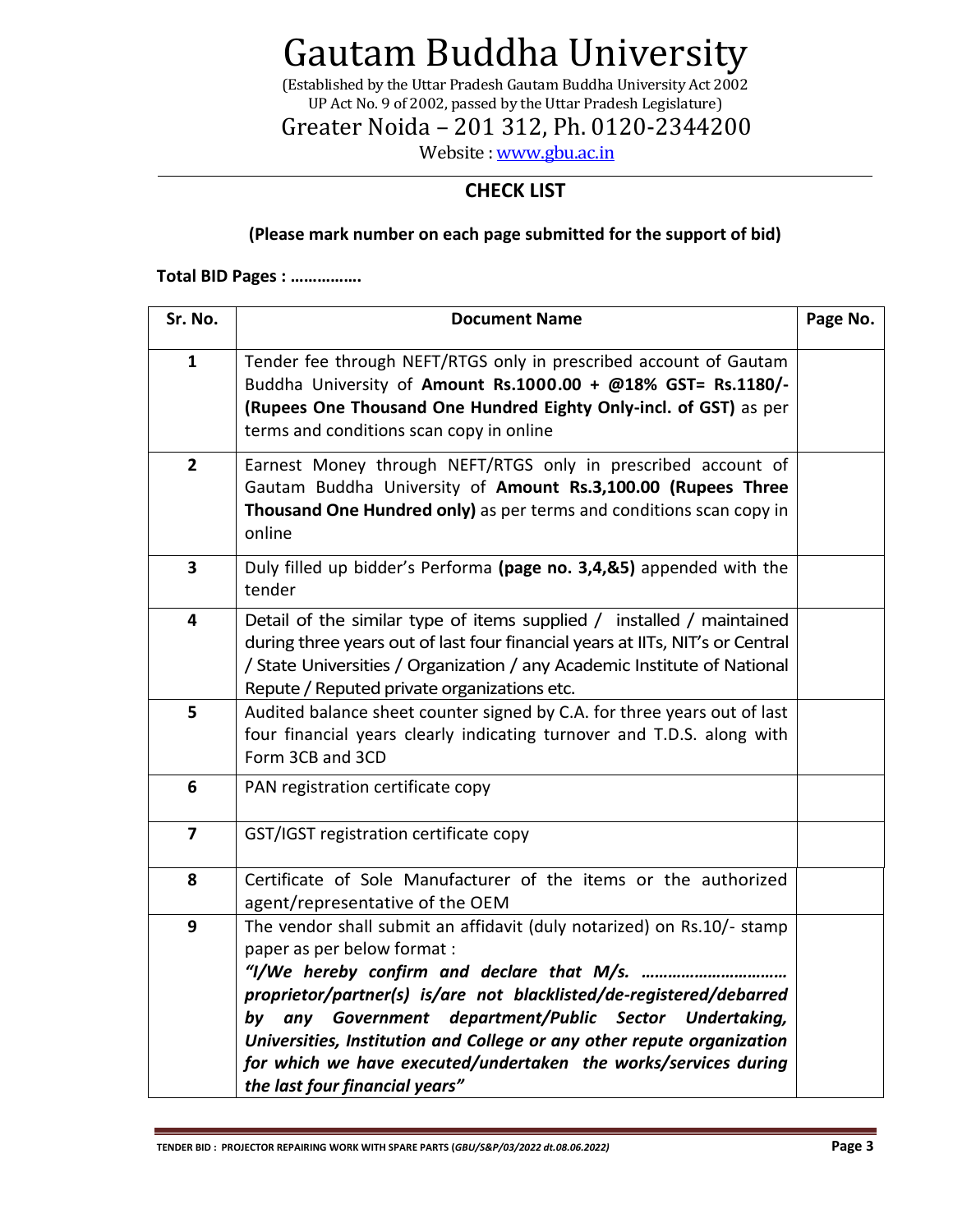(Established by the Uttar Pradesh Gautam Buddha University Act 2002 UP Act No. 9 of 2002, passed by the Uttar Pradesh Legislature)

Greater Noida – 201 312, Ph. 0120-2344200

Website [: www.gbu.ac.in](http://www.gbu.ac.in/)

### **"BIDDER'S PROFORMA"**

| Name of the Organization                                                                                                                                                                                               |                                                                                                                                                                                                                                                            |        |         |            |         |
|------------------------------------------------------------------------------------------------------------------------------------------------------------------------------------------------------------------------|------------------------------------------------------------------------------------------------------------------------------------------------------------------------------------------------------------------------------------------------------------|--------|---------|------------|---------|
| Pl. mentioned whether a Government Company / Public<br>Ltd. / Private Ltd. / Partnership / Proprietorship                                                                                                              |                                                                                                                                                                                                                                                            |        |         |            |         |
| Specify the number of years in this line of activity by the<br>company                                                                                                                                                 |                                                                                                                                                                                                                                                            |        |         |            |         |
| PAN registration Number                                                                                                                                                                                                |                                                                                                                                                                                                                                                            |        |         |            |         |
| GST / IGST registration Number                                                                                                                                                                                         |                                                                                                                                                                                                                                                            |        |         |            |         |
| Provide the postal address, telephone & fax<br>numbers, and email address of the nearest office                                                                                                                        |                                                                                                                                                                                                                                                            |        |         |            |         |
| Turnover in the last three financial years (Figures<br>should be in <b>Indian Rupees in Lakhs</b> ; please<br>attach the certified copies of balance sheet with<br>trading, profit & loss account). If the figures for |                                                                                                                                                                                                                                                            |        | 2018-19 | 2019-20    | 2020-21 |
| 2020-21 are not available then they may furnish<br>financial statement of year 2017-18.                                                                                                                                |                                                                                                                                                                                                                                                            |        |         |            |         |
| Detail of the similar type of items supplied / installed / maintained during three years out of                                                                                                                        | last four financial years at IITs, NIT's or Central / State Universities / Organization / any<br>Academic Institute of National Repute / Reputed private organizations etc.<br>(enclose three purchase order/supply order out of last four financial years |        |         |            |         |
| Nature of work<br>Amount of<br>Year<br>Name & Contact No. of the client<br>work done<br>&<br><sub>of</sub><br>name<br>organization<br>(lakh Rs.)                                                                       |                                                                                                                                                                                                                                                            |        |         |            |         |
|                                                                                                                                                                                                                        |                                                                                                                                                                                                                                                            |        |         |            |         |
| Whether your firm has                                                                                                                                                                                                  | been blacklisted                                                                                                                                                                                                                                           | by any |         | (Yes / No) |         |

**TENDER BID : PROJECTOR REPAIRING WORK WITH SPARE PARTS (***GBU/S&P/03/2022 dt.08.06.2022)* **Page 4**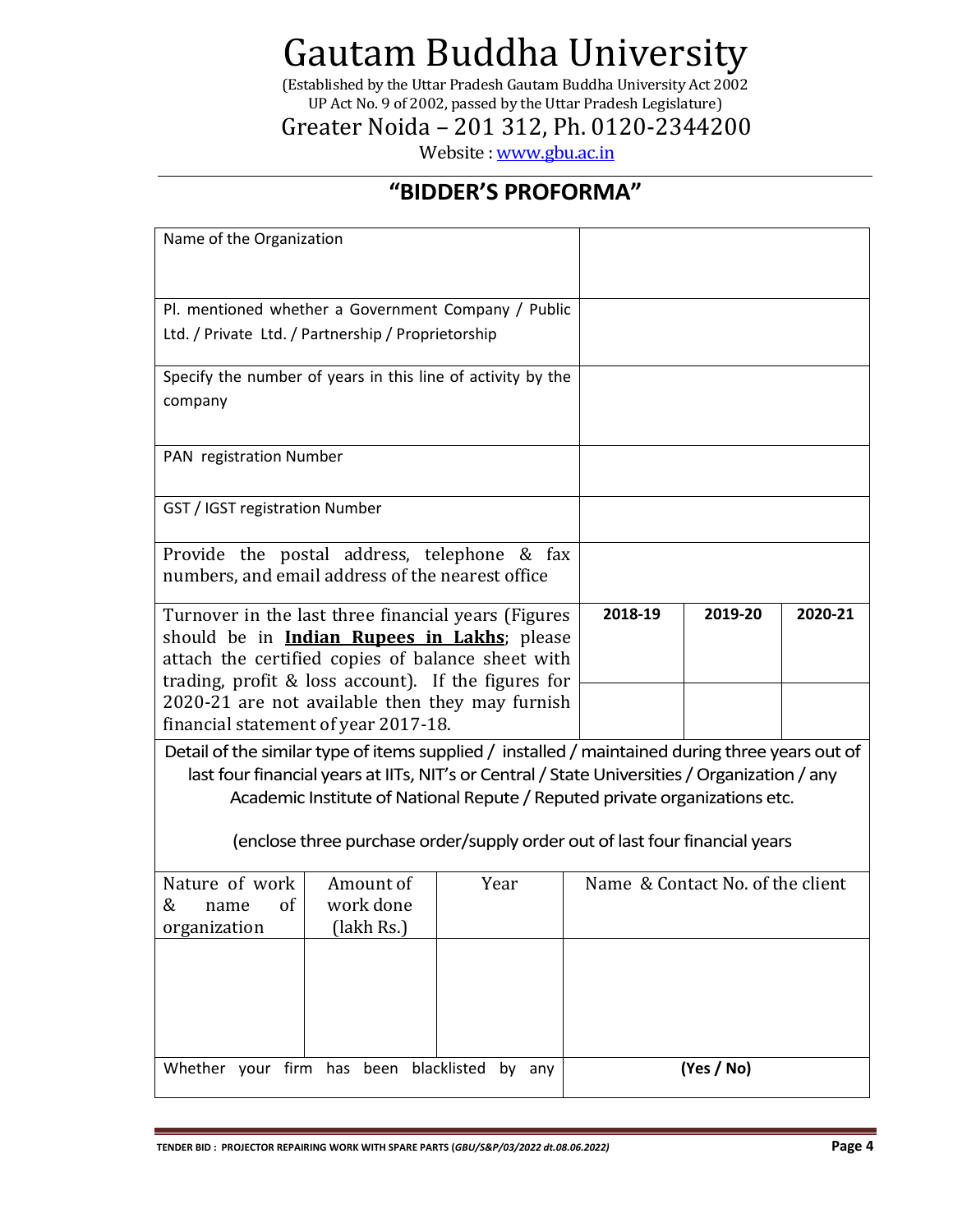(Established by the Uttar Pradesh Gautam Buddha University Act 2002 UP Act No. 9 of 2002, passed by the Uttar Pradesh Legislature)

Greater Noida – 201 312, Ph. 0120-2344200

Website [: www.gbu.ac.in](http://www.gbu.ac.in/)

| Government Organization including                           | Universities. I |
|-------------------------------------------------------------|-----------------|
| Institutions and Colleges during last four financial years. |                 |

### **DECLARATION**

I/We hereby declare that the information given in the technical bid by the undersigned is correct and fulfill all conditions as published in the tender document.

### **ACCEPTANCE**

I/We accept the above terms and conditions and shall comply with them strictly.

| (SIGNATURE OF THE BIDDER)<br><b>WITH SEAL</b> |
|-----------------------------------------------|
|                                               |
|                                               |
|                                               |
|                                               |

#### **BANK DETAILS OF VENDORS, in case of refund of EMD**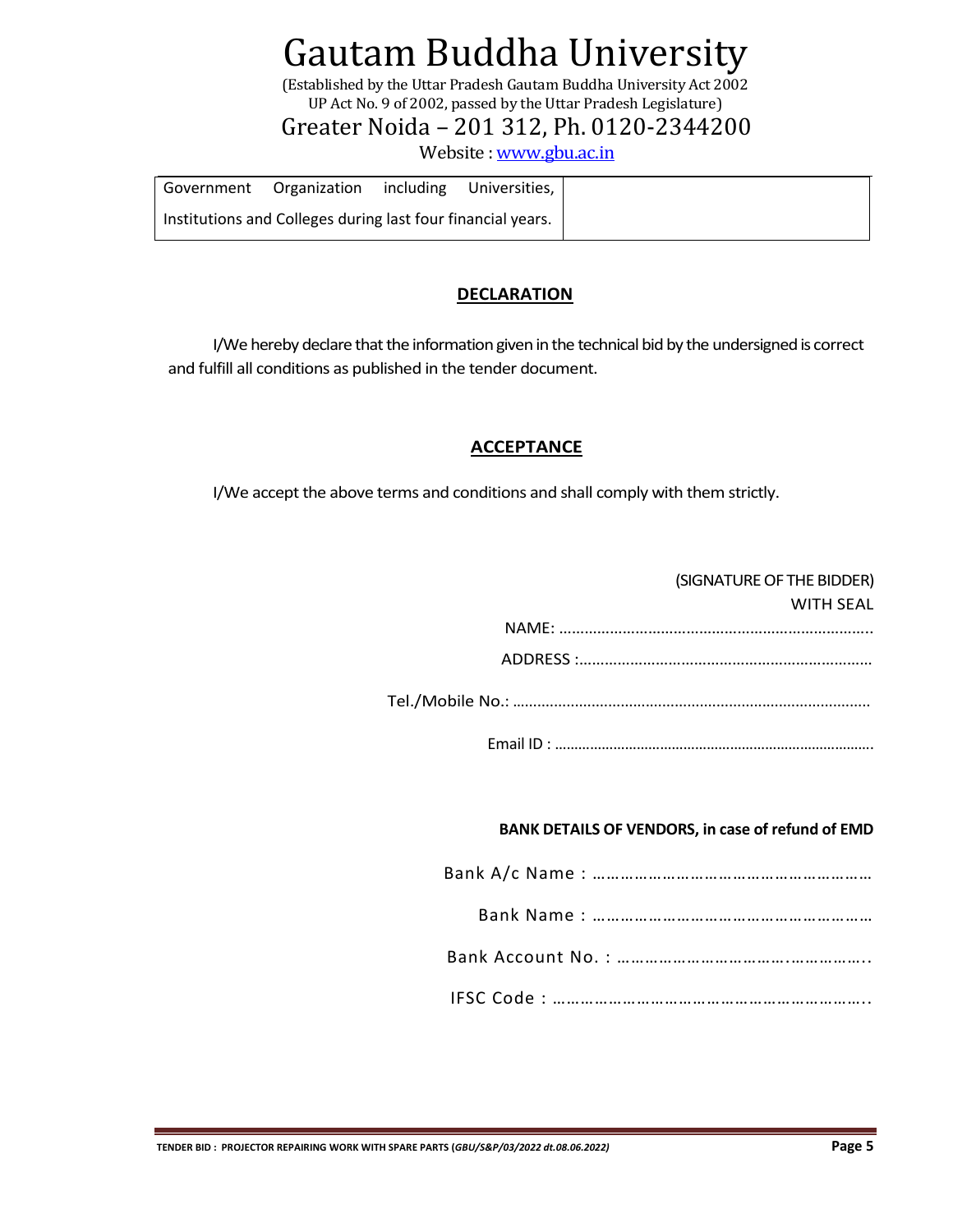(Established by the Uttar Pradesh Gautam Buddha University Act 2002 UP Act No. 9 of 2002, passed by the Uttar Pradesh Legislature)

Greater Noida – 201 312, Ph. 0120-2344200

Website [: www.gbu.ac.in](http://www.gbu.ac.in/)

### **TECHNICAL SPECIFICATIONS OF REQUIRED ITEMS**

**Repair, Service, Supply and Installation of all Projectors Parts as mentioned below:**

| S.No           | <b>Make Model with Serial</b>                                          | <b>Work Description</b>            | <b>ITEM</b>                  | <b>QTY</b>     |  |
|----------------|------------------------------------------------------------------------|------------------------------------|------------------------------|----------------|--|
|                | <b>Number</b>                                                          |                                    |                              |                |  |
| $\mathbf{1}$   | SANYO PLC-XU106<br>(60823029, 60823034)                                | Replacement                        | LAMP                         | $\overline{2}$ |  |
| $\overline{2}$ | SANYO PLC-XU106<br>(60721280, 60823034)                                | Replacement                        | Power Supply                 | $\overline{2}$ |  |
| 3              | SANYO PLC-XU106<br>(60823031)                                          | Replacement                        | <b>LCD Panel</b>             | $\mathbf{1}$   |  |
| 4              | SANYO PLC-XU106<br>(60721119, NA)                                      | Diagnosis + Repair                 | Diagnosis                    | $\overline{2}$ |  |
| 5              | SANYO XU-78<br>(69234465)                                              | Replacement                        | LAMP                         | $\mathbf{1}$   |  |
| 6              | SANYO XU-78<br>(69234494)                                              | Replacement                        | <b>LCD Panel</b>             | $\mathbf{1}$   |  |
| $\overline{7}$ | SANYO XU-78<br>(68Y31579, 69234462,<br>69234465)                       | Replacement                        | Motherboard                  | $\overline{3}$ |  |
| 8              | SHARP PG-LX3500<br>(4111911318)                                        | Replacement                        | LAMP                         | $\mathbf{1}$   |  |
| 9              | SHARP PG-LX2000<br>(210913926)                                         | Replacement                        | LAMP                         | $\mathbf{1}$   |  |
| 10             | SHARP PG-D2500<br>(NA)                                                 | Replacement                        | DMD Chip                     | $\mathbf{1}$   |  |
| 11             | HITACHI CPRX70EF<br>(F8FE08220)                                        | Replacement                        | LAMP                         | $\mathbf{1}$   |  |
| 12             | HITACHI CPRX70EF<br>(F8EE07299)                                        | Diagnosis + Repair                 | Diagnosis and<br>Repair      | $\mathbf{1}$   |  |
| 14             | Panasonic PT-LX26EA<br>(DA2360397, DA2350153,<br>DA2360340, DA2350194) | Diagnosis + Repair                 | Diagnosis and<br>Repair      | $\overline{4}$ |  |
| 15             | Panasonic PT-LX26EA<br>(DA2350153, DA2360340)                          | Replacement                        | Power supply                 | $\overline{2}$ |  |
| 16             | Panasonic PT-LX26EA<br>(DA2350194)                                     | Replacement                        | Mother Board +<br>Input Card | $\mathbf{1}$   |  |
| 17             | Panasonic PT-VX400EA<br>(DC2530004)                                    | Replacement +<br>Diagnosis+ Repair | Power supply                 | $\mathbf{1}$   |  |
| 18             | Sharp-XR 32S<br>(901921813)                                            | Replacement +<br>Diagnosis+ Repair | Power supply                 | $\mathbf{1}$   |  |
|                | <b>TOTAL PROJECTORS FOR REPAIR -</b>                                   |                                    |                              |                |  |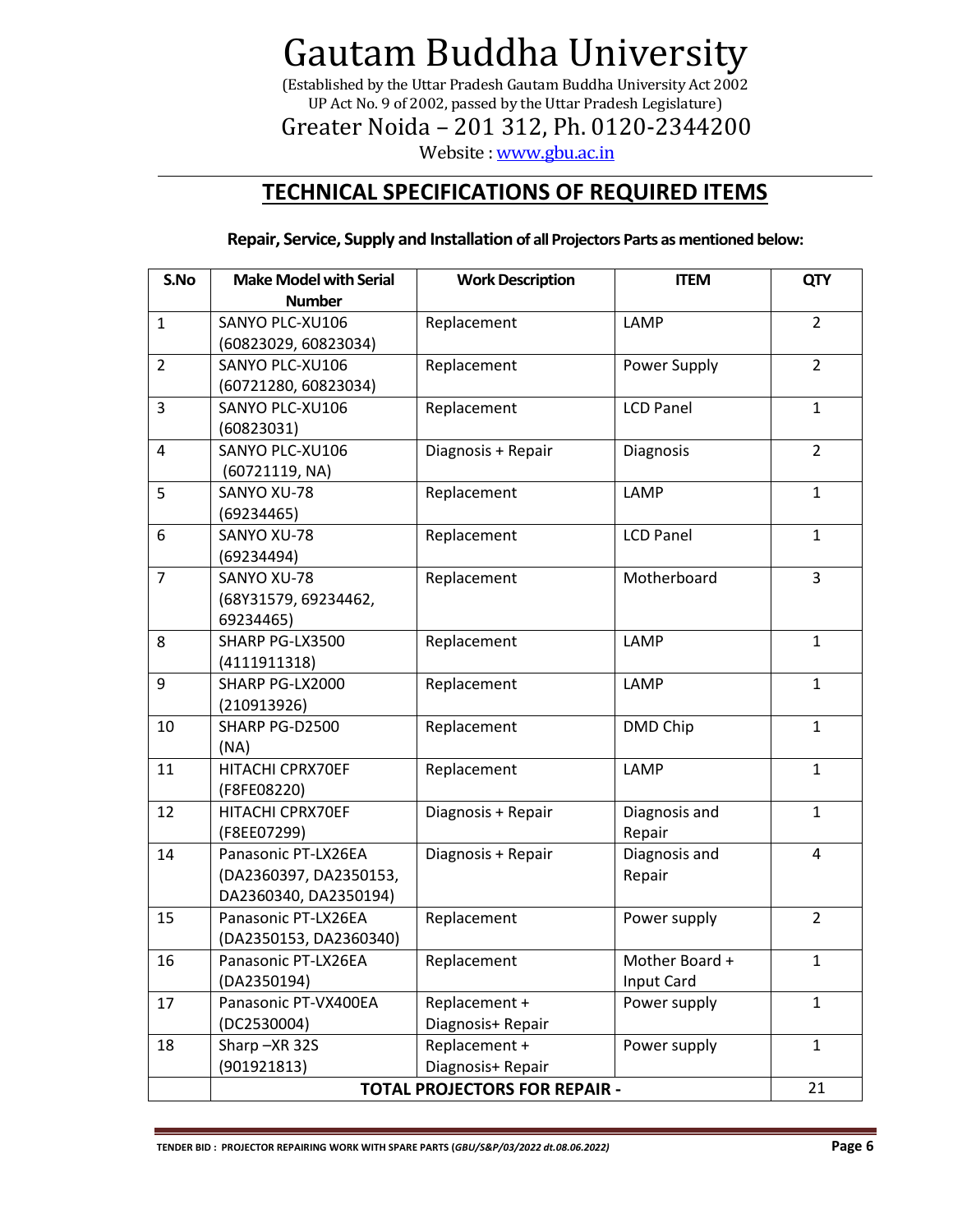(Established by the Uttar Pradesh Gautam Buddha University Act 2002 UP Act No. 9 of 2002, passed by the Uttar Pradesh Legislature)

Greater Noida – 201 312, Ph. 0120-2344200

Website [: www.gbu.ac.in](http://www.gbu.ac.in/)

| ᅩ | SERVICE REQUIRED IN PROJECTORS |  |
|---|--------------------------------|--|
|---|--------------------------------|--|

**Note: Items may vary at the time of repair, parts replacement and service. All projectors needsto work after repair.**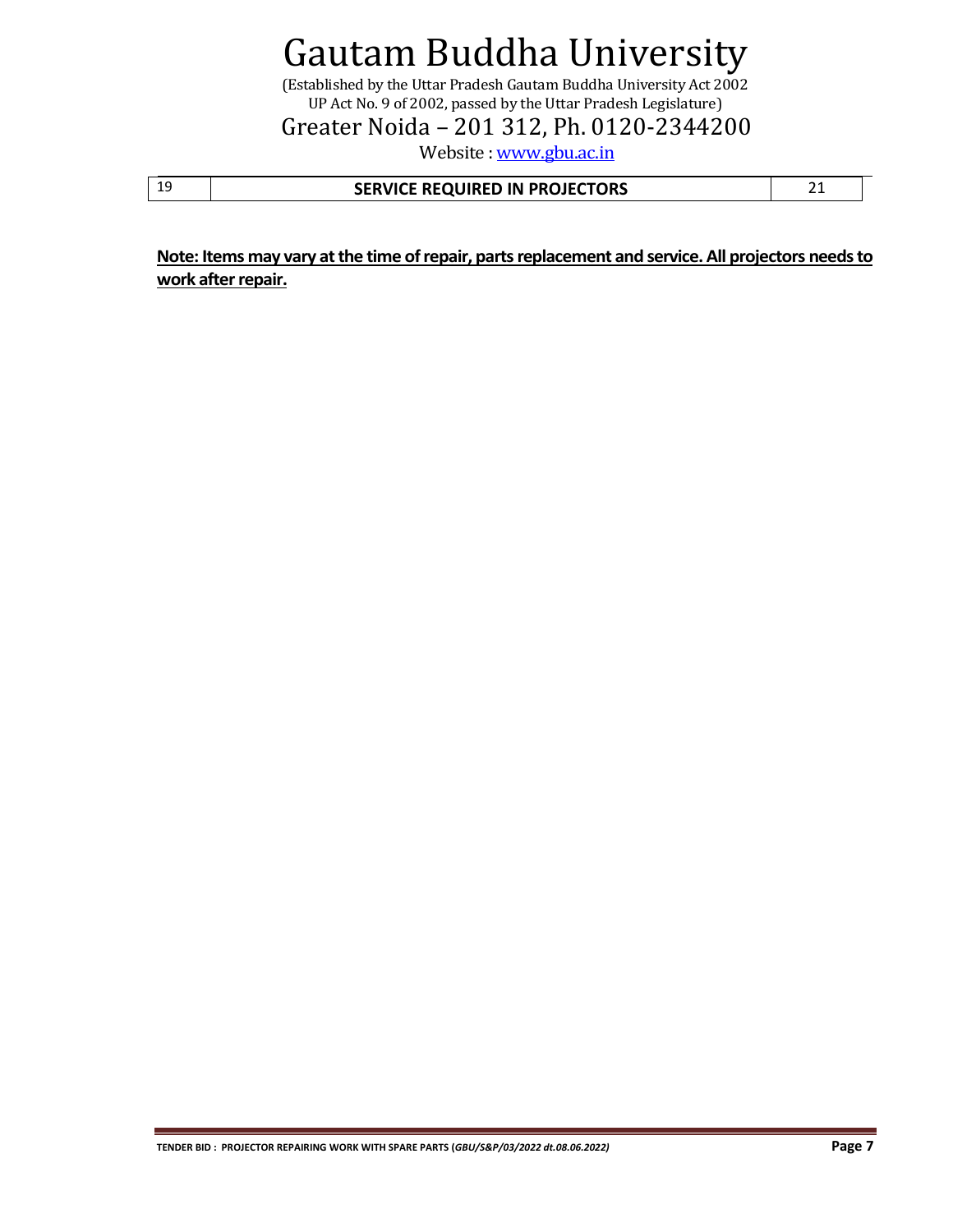(Established by the Uttar Pradesh Gautam Buddha University Act 2002 UP Act No. 9 of 2002, passed by the Uttar Pradesh Legislature)

Greater Noida – 201 312, Ph. 0120-2344200

Website [: www.gbu.ac.in](http://www.gbu.ac.in/)

### **GENERAL TERMS AND CONDITIONS**

- 1. Detailed information about the items, specifications are available in tender document which can be downloaded from the University websit[e www.gbu.ac.in.](http://www.gbu.ac.in/)
- 2. Offer should be submitted in two parts, in two separate envelops; 1**) Technical Bid** and **2) Financial Bid**. These two envelops shall be sealed in a common cover and addressed/sent to "**The Registrar, Gautam Buddha University, Greater Noida, Gautam Budh Nagar -201312 (U.P.**)" super scribing "**Tender against Tender Advt. GBU/S&P/03/2022 dated 08.06.2022, Name of work : PROJECTOR REPAIRING WORK WITH SPARE PARTS**" so as to reach us on or before last day of submission.
- 3. The Technical Bid and Financial Bid should be duly filled up.
- 4. The technical bid of the bidders will be opened first and the financial bid will be opened only of technically qualified.
- 5. List of Documents to be submitted by tenderer to qualify the Eligibility Criteria :

#### **A. TECHNICAL BID**

- i. The tenderer shall have to pay tender document fee of **Rs. 1000.00 + @18% GST = Rs.1180/- (Rupees One Thousand One Hundred Eighty only – incl. of GST)** through NEFT/RTGS only payable in favour of Gautam Buddha University in the A/C No 6660000100000681, IFSC Code: PUNB0666000, Punjab National Bank, Gautam Buddha University, Greater Noida. The copy of NEFT/RTGS with transaction ID must be enclosed along with the bid. This tender document fee will be non-refundable. Bid without tender fee in the prescribe form will not be accepted.
- ii. The tenderer shall have to furnish, as part of its bid, a bid security/EMD of **Rs.3,100.00 (Rupees Three Thousand One Hundred Only)** through NEFT/RTGS only in favour of Gautam Buddha University in the A/C No. 6660000100000681, IFSC Code: : PUNB0666000, Punjab National Bank, Gautam Buddha University, Greater Noida. The copy of NEFT/RTGS with transaction ID must be enclosed along with the bid.
- iii. Duly filled up bidder's proforma (page no. 3, 4, & 5) appended with the tender.
- iv. Proof of works of three years done during the last four financial years should be submitted.
- v. Audited balance sheet counter signed by C.A. for last three financial years clearly indicating turnover and T.D.S. alongwith Form 3CB AND 3CD.
- vi. PAN Certificate of the individual/Company/Firm.
- vii. The tenderer should submit the G.S.T. /I.G.S.T registration certificate.
- viii. The bidder must be either sole Manufacturer of the items or the authorized agent/representative of the OEM. In the case of agent/representative, certified copy of the agency/authorization issued by the OEM should be enclosed with the tender.
- ix. The vendor shall submit an affidavit (duly notarized) on Rs.10/- stamp paper as per below format :

*"I/We hereby confirm and declare that M/s. …………………………… proprietor/partner(s) is/are not blacklisted/de-registered/debarred by any Government department/Public Sector Undertaking, Universities, Institution and College or any other repute*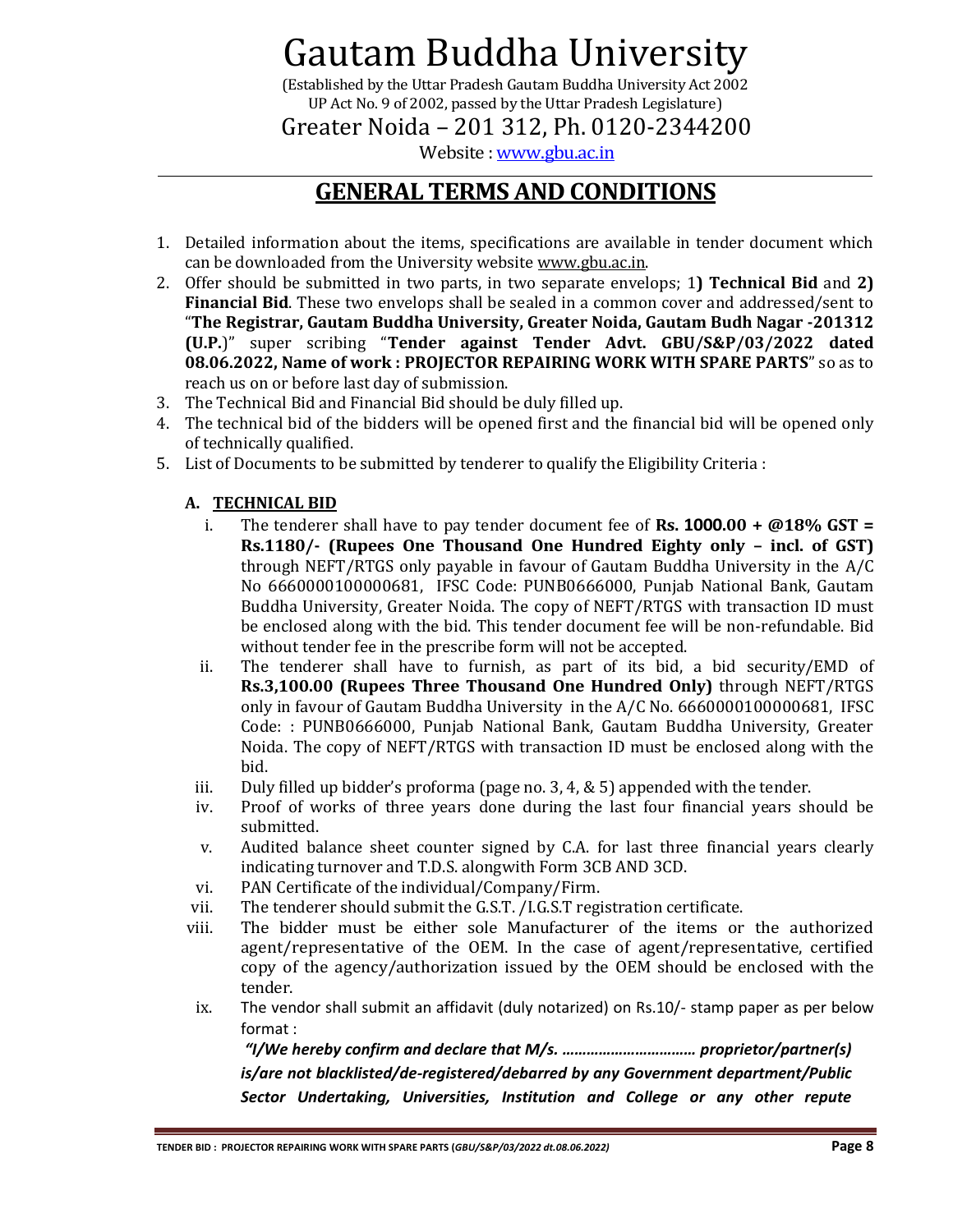(Established by the Uttar Pradesh Gautam Buddha University Act 2002 UP Act No. 9 of 2002, passed by the Uttar Pradesh Legislature)

Greater Noida – 201 312, Ph. 0120-2344200

Website [: www.gbu.ac.in](http://www.gbu.ac.in/)

#### *organization for which we have executed/undertaken the works/services during the last four financial years"*

x. Authorized signatory should sign with rubber seal on all pages. Bids without authorized signature & seal will be rejected.

#### **B. PRICE BID**

- i. Price bid duly filled in all respects in tender. The price shall be in words and numeric numbers both.
- 6. Offer should be sent in a sealed envelope, submitted either in person or by post on which name and address of the supplier/firm shall be written. Tenders received through E-mails or FAX will not be considered.
- 7. The rate quoted should be F.O.R. Gautam Buddha University (Gautam Budh Nagar, Greater Noida, UP) in rupees inclusive of all charges e.g. packing, forwarding local taxes, railway freight, transit insurance etc. The total price should include all accessories required for final installation of the item. **Rates of imported goods should be quoted excluding custom duty, as this University is exempted from payment of custom duty (by letter of Department of Scientific and Industrial Research, Ministry of Science & Technology, GOI)**.
- 8. The technical bids will be opened on scheduled date and time in the presence of the bidders/authorized representatives of bidders. Suppliers intending to attend the tender opening should intimate in advance.
- 9. The EMD of the successful bidder will be refunded after getting the "Performance Security Deposit (i.e. 10% of PO/WO value)". The Performance Security Deposit shall be deposited in the form of FDR/Bank Guaranty only, pledged in favour of "Gautam Buddha University" and should be valid for whole contract/warranty period. The PSD will be returned only after expiry of the successful contract/warranty period. The EMD of the unsuccessful bidders will be returned to the firm(s) immediately after finalization of the tenders. No interest will be paid on EMD in any case.
- 10. Losses or damage in transit will be borne by the Supplier. The supplier may, if he so desires, get the goods insured and include such charges in the tendered rate.
- 11. Offered prices should be valid for at least 180 days from the last date of receipt of tenders.
- 12. a) The items delivery/repair time should be preferably within stipulated period mentioned in purchase order, if fails
	- b) The Penalty Clause is as under:-

Should the bidder fail to deliver the goods within stipulated period**,** the Competent Authority may, at his discretion, allow an extension in time subject to recovery from the bidder as agreed liquidated damages, and not by way of penalty, a sum equal to the percentage of the value of tender amount which the bidder has failed to supply for period of delay as stated below:-

| i. Delay up to one week              | $1\%$ |
|--------------------------------------|-------|
| ii. Delay exceeding one week but not | $2\%$ |
| exceeding two weeks                  |       |
| iii. Delay exceeding two weeks but   | 5%    |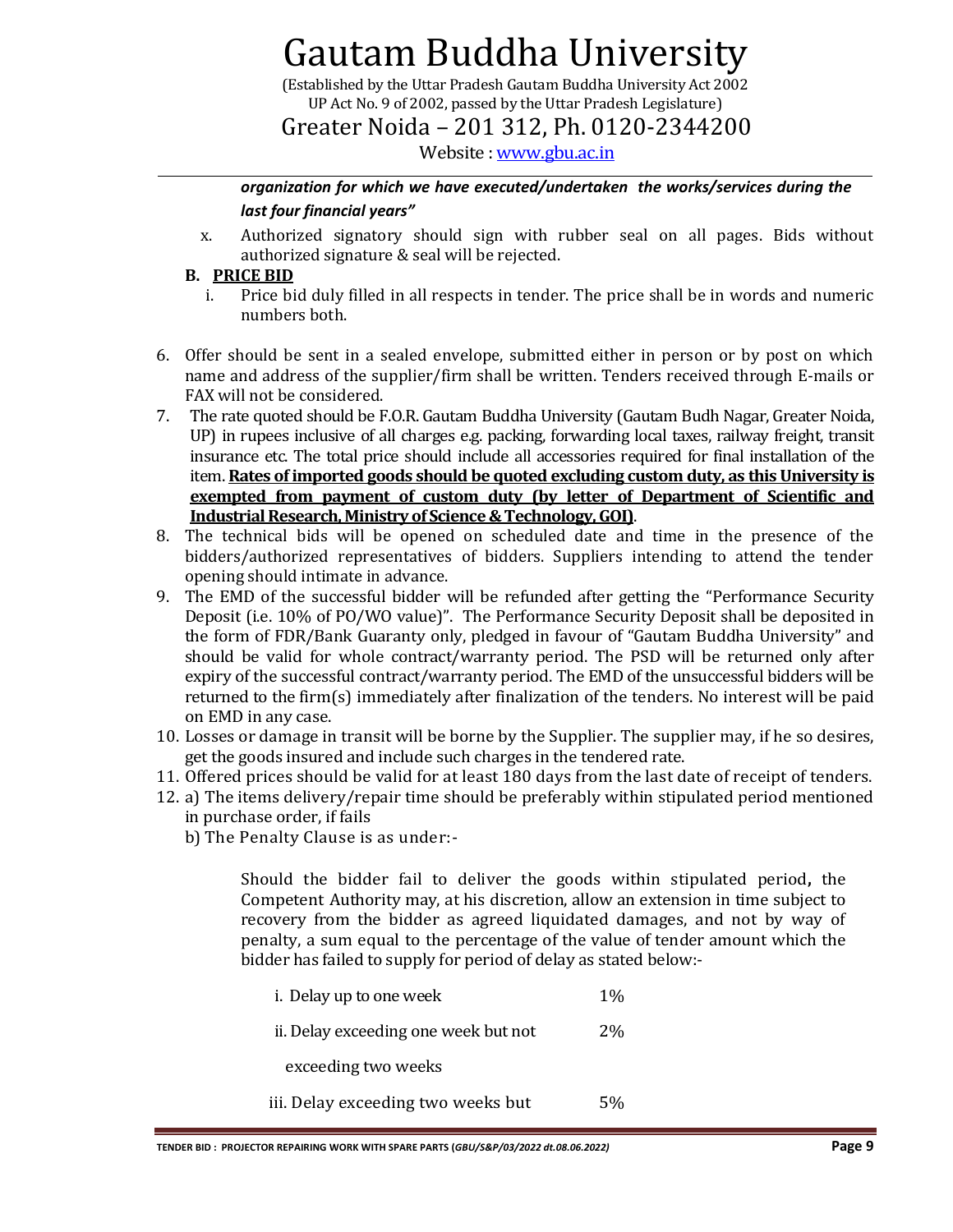(Established by the Uttar Pradesh Gautam Buddha University Act 2002 UP Act No. 9 of 2002, passed by the Uttar Pradesh Legislature)

Greater Noida – 201 312, Ph. 0120-2344200

Website [: www.gbu.ac.in](http://www.gbu.ac.in/)

#### not exceeding one month

iv. Delay exceeding one month 5% for each month and part there of subject to maximum 10%

- c) In case of failure to supply the goods within stipulated delivery period and in accordance with the specifications given in the quotations, the University shall be free to cancel the order.
- 13. Supply of the placed order in part will not be accepted.
- 14. No advance payment shall be released in any case. The payment shall be released delivery of items in good condition, installation and putting those in satisfactory working conditions only.
- 15. No increase in price will be allowed after our purchase order(s) are placed.
- 16. Warranty certificate against all the Items/Equipment/Instruments developed defects covering warranty period, which commences from the date of installation shall be given at the time of supply of the items.
- 17. Failure to comply with all the terms and conditions mentioned herein would result in the tender being summarily rejected.
- 18. Conditional tenders will not be accepted.
- 19. GBU reserves the right to change the order quantity or split the orders among multiple vendors without assigning any reason (s) whatsoever.
- 20.GBU reserves the right to reject any or all the tenders without assigning any reasons whatsoever.
- 21.All legal proceedings, if necessity arises to the University may be any of the parties (University or Contractor/Supplier) shall have to be lodged in the courts situated at Distt. Gautam Budh Nagar and not elsewhere.

**Registrar**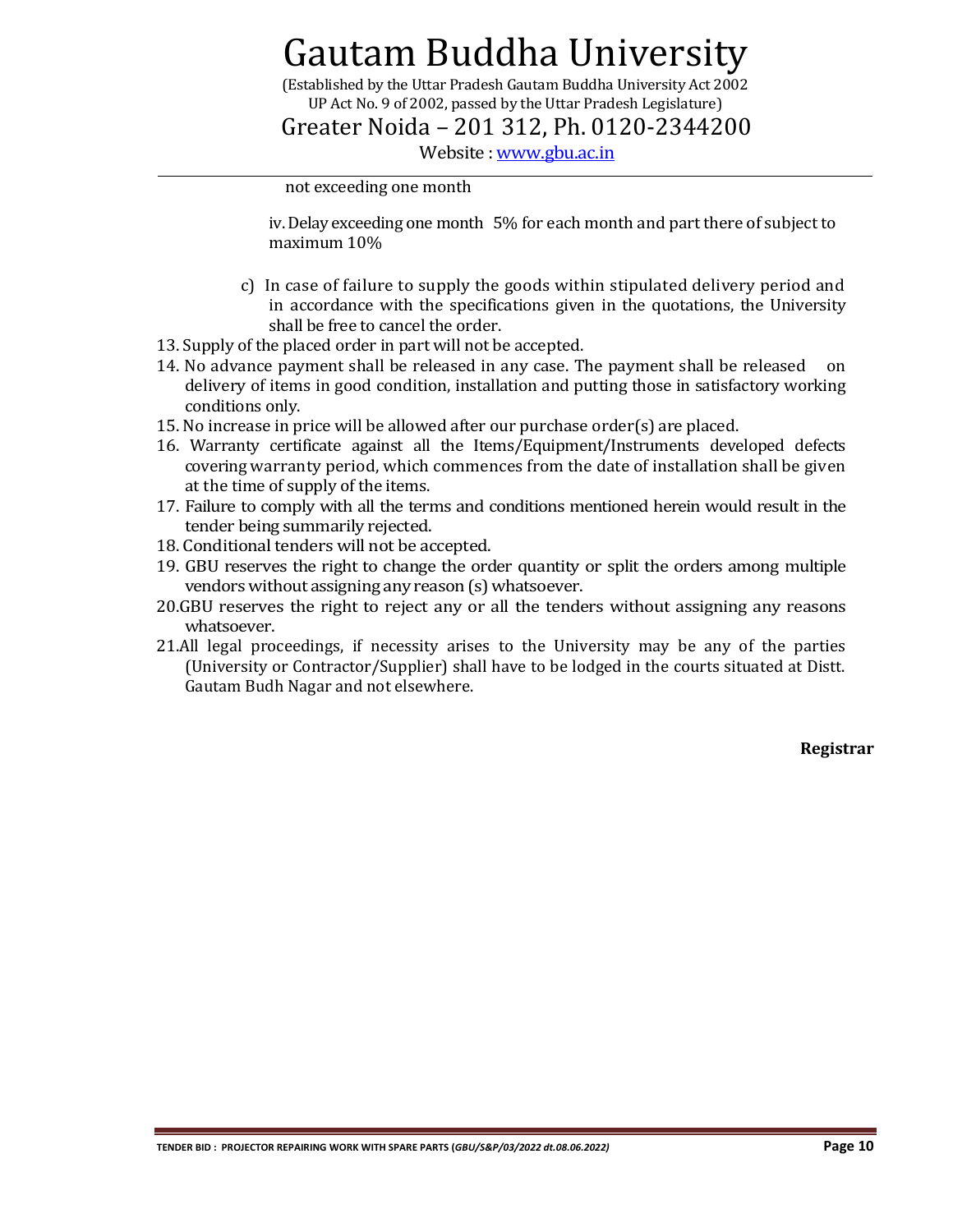(Established by the Uttar Pradesh Gautam Buddha University Act 2002 UP Act No. 9 of 2002, passed by the Uttar Pradesh Legislature)

Greater Noida – 201 312, Ph. 0120-2344200

Website [: www.gbu.ac.in](http://www.gbu.ac.in/)

### **FINANCIAL BID OFPROJECTOR REPAIRING WORK WITH SPARE PARTS**

| S.No           | <b>Make Model with Serial</b>   | <b>Work</b>          | <b>ITEM</b>      | <b>QTY</b>              | Unit     | <b>Total Price</b> |
|----------------|---------------------------------|----------------------|------------------|-------------------------|----------|--------------------|
|                | <b>Number</b>                   | <b>Description</b>   |                  |                         | Price    | (in Rs.)           |
| $\mathbf{1}$   | SANYO PLC-XU106                 | Replacement          | LAMP             | $\overline{2}$          | (in Rs.) |                    |
|                | (60823029, 60823034)            |                      |                  |                         |          |                    |
| $\overline{2}$ | SANYO PLC-XU106                 | Replacement          | Power Supply     | $\overline{2}$          |          |                    |
|                | (60721280, 60823034)            |                      |                  |                         |          |                    |
| 3              | SANYO PLC-XU106                 | Replacement          | <b>LCD Panel</b> | $\mathbf{1}$            |          |                    |
|                | (60823031)                      |                      |                  |                         |          |                    |
| 4              | SANYO PLC-XU106                 | Diagnosis +          | Diagnosis        | $\overline{2}$          |          |                    |
|                | (60721119, NA)                  | Repair               |                  |                         |          |                    |
| 5              | SANYO XU-78                     | Replacement          | LAMP             | $\mathbf{1}$            |          |                    |
|                | (69234465)                      |                      |                  |                         |          |                    |
| 6              | SANYO XU-78                     | Replacement          | <b>LCD Panel</b> | $\mathbf{1}$            |          |                    |
|                | (69234494)                      |                      |                  |                         |          |                    |
| $\overline{7}$ | SANYO XU-78                     | Replacement          | Motherboard      | 3                       |          |                    |
|                | (68Y31579, 69234462,            |                      |                  |                         |          |                    |
| 8              | 69234465)                       |                      | LAMP             |                         |          |                    |
|                | SHARP PG-LX3500<br>(4111911318) | Replacement          |                  | $\mathbf{1}$            |          |                    |
| 9              | SHARP PG-LX2000                 | Replacement          | LAMP             | $\mathbf{1}$            |          |                    |
|                | (210913926)                     |                      |                  |                         |          |                    |
| 10             | SHARP PG-D2500                  | Replacement          | DMD Chip         | $\mathbf{1}$            |          |                    |
|                | (NA)                            |                      |                  |                         |          |                    |
| 11             | HITACHI CPRX70EF                | Replacement          | LAMP             | $\mathbf{1}$            |          |                    |
|                | (F8FE08220)                     |                      |                  |                         |          |                    |
| 12             | HITACHI CPRX70EF                | Diagnosis +          | Diagnosis and    | $\mathbf{1}$            |          |                    |
|                | (F8EE07299)                     | Repair               | Repair           |                         |          |                    |
| 14             | Panasonic PT-LX26EA             | Diagnosis +          | Diagnosis and    | $\overline{\mathbf{4}}$ |          |                    |
|                | (DA2360397, DA2350153,          | Repair               | Repair           |                         |          |                    |
|                | DA2360340, DA2350194)           |                      |                  |                         |          |                    |
| 15             | Panasonic PT-LX26EA             | Replacement          | Power supply     | $\overline{2}$          |          |                    |
|                | (DA2350153, DA2360340)          |                      |                  |                         |          |                    |
| 16             | Panasonic PT-LX26EA             | Replacement          | Mother Board     | $\mathbf{1}$            |          |                    |
|                | (DA2350194)                     |                      | + Input Card     |                         |          |                    |
| 17             | Panasonic PT-VX400EA            | Replacement +        | Power supply     | $\mathbf{1}$            |          |                    |
|                | (DC2530004)                     | Diagnosis+<br>Repair |                  |                         |          |                    |
| 18             | Sharp-XR 32S                    | Replacement +        | Power supply     | $\mathbf{1}$            |          |                    |
|                | (901921813)                     | Diagnosis+           |                  |                         |          |                    |
|                |                                 | Repair               |                  |                         |          |                    |

**TENDER BID : PROJECTOR REPAIRING WORK WITH SPARE PARTS (***GBU/S&P/03/2022 dt.08.06.2022)* **Page 11**